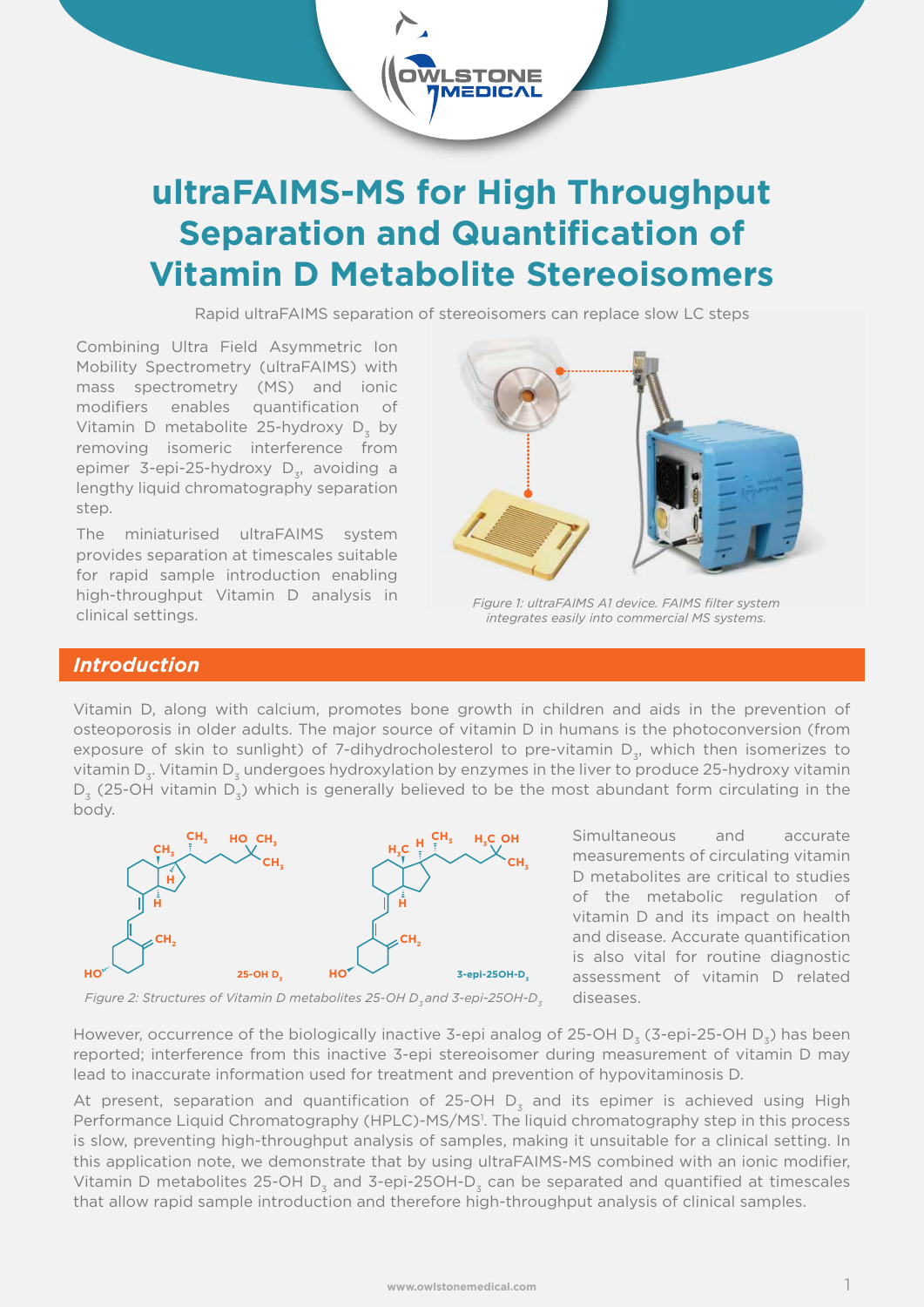# *Methods*

#### Instrumentation

Measurements were performed on an Agilent 6230 Time-of-flight (TOF) MS combined with an Owlstone UltraFAIMS A1 device (Figure 3)<sup>2-4</sup>. The ultraFAIMS microchip, which acts as a filter for specific ions, is composed of an array of parallel channels across which an asymmetric dispersion field (DF) is applied. Selected ions are transmitted through the chip by application of an appropriate compensation field (CF). Each epimer was analysed individually over a CF range of -1 to +5 V at 240 to 290 Townsend (Td) DF (1Td =  $10^{-17}$  V.cm<sup>2</sup>). The time taken to produce a scan of each epimer was 72 seconds (720 data points recorded). *Figure 3: ultraFAIMS A1 device installed on*



*Agilent 6230 ToF-MS* 

## Choice of ionic modifier

A range of ionic modifying group I element salts were studied to assess their ability to cause separation of the ultraFAIMS signal. Example CF spectra are shown in Figure 4, below.

**STONE EDICAL** 



Figure 4: Extracted ion chromatograms for 25-OH D<sub>2</sub> and 3-epi-25-OH D<sub>2</sub> adducts, *left – rubidium, right – potassium ionic modifier*

Further details of all successful adduct-based separations of the epimers are detailed in Table 1. One interesting observation was that separation of epimers appeared to correlate with ionic radii e.g., potassium>sodium>lithium.

*Table 1: Separation of epimers observed using ionic modifiers with UltraFAIMS and another commercial FAIMS-MS platform*

| Anion | ultraFAIMS                   |                                    |                                         |                           |                   | <b>Other commercial FAIMS-MS system</b> |                                    |                                  |                    |                   |
|-------|------------------------------|------------------------------------|-----------------------------------------|---------------------------|-------------------|-----------------------------------------|------------------------------------|----------------------------------|--------------------|-------------------|
|       | 25-OH D, CF<br>position (Td) | 3-epi-25-OH D.<br>CF position (Td) | <b>Peak position</b><br>difference (Td) | <b>Peak width</b><br>(Td) | <b>Resolution</b> | 25-OH D. CF<br>position (Td)            | 3-epi-25-OH D.<br>CF position (Td) | Peak position<br>difference (Td) | Peak width<br>(Td) | <b>Resolution</b> |
| Li+   | 2.3                          | $\overline{3}$                     | 0.7                                     | 0.5                       | 1.4               | 5                                       | 10                                 | 5                                | 6                  | 0.8               |
| $Na+$ | 2.2                          | 3.5                                | 1.3                                     | 0.5                       | 2.6               | 5                                       | 15                                 | 10 <sup>10</sup>                 | 8                  | 1.3               |
| $K +$ | 2.2                          | 3.6                                | 1.4                                     | 0.5                       | 2.8               | 6                                       | 17                                 | 11                               | $\overline{7}$     | 1.6               |
| $Rb+$ | 2.2                          | 3.3                                | 1.1                                     | 0.5                       | 2.2               | 5                                       | 13                                 | 8                                | 6                  | 1.3               |
| $Cs+$ | 1.8                          | 2.4                                | 0.6                                     | 0.5                       | 1.2               | 6                                       | 12                                 | 6                                | 8                  | 0.8               |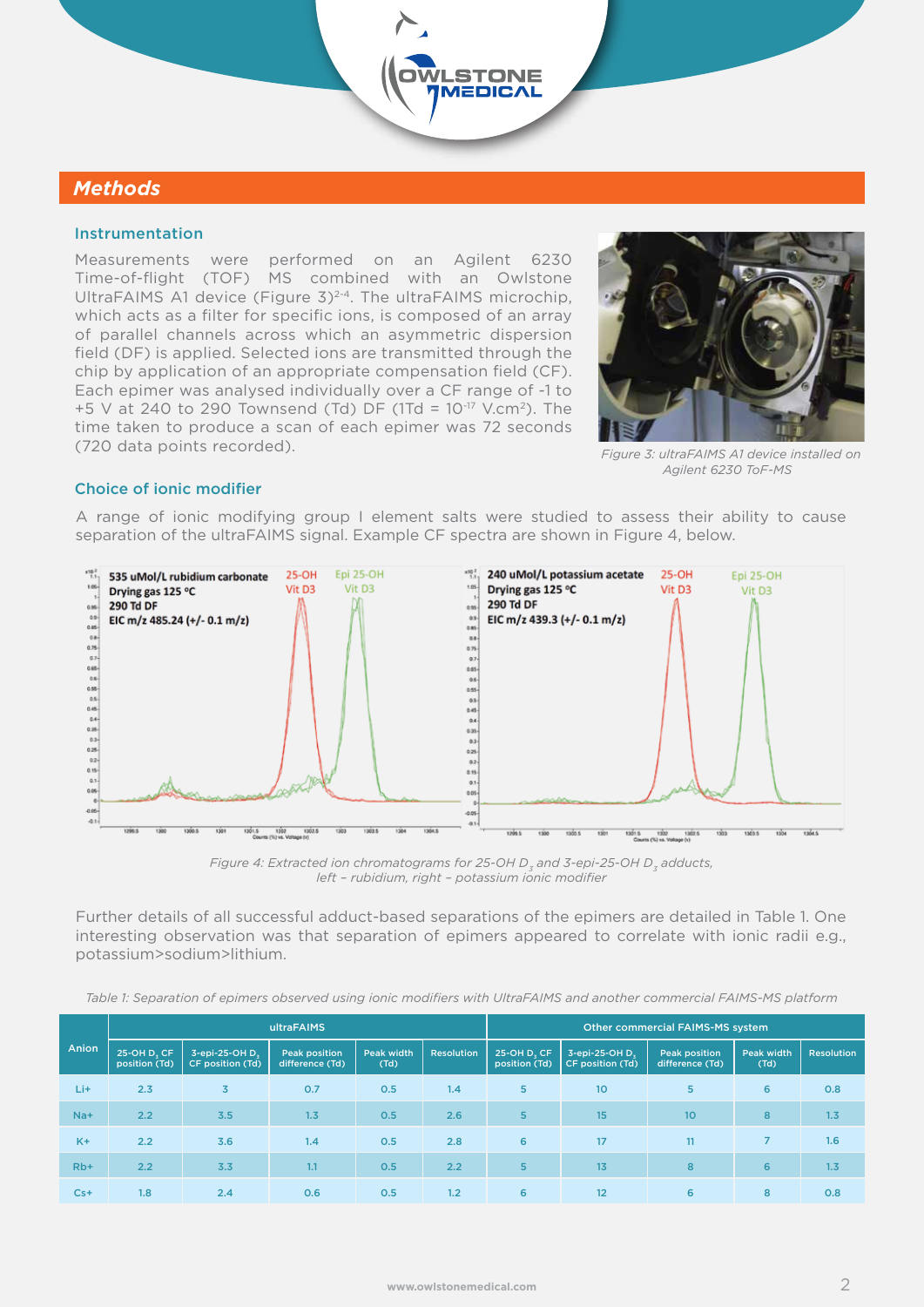The experiments were repeated on another commercial FAIMS-MS system with the ultraFAIMS-MS system found to provide greater resolution between 25-OH D3 & 3-epi-25-OH D3 epimers (resolution defined as peak position difference  $/$  peak width) measurement).

**STONE TEDICAL** 

#### Separation optimisation

Rubidium acetate was chosen for the remainder of the study due to its ability to yield a relatively large separation, and the apparent reduced interference between 25-OH  $D_2$  & 3-epi-25-OH  $D<sub>z</sub>$  epimers (Figure 4). The interference was assessed in more detail, comparing the ion counts from the tailing of each peak in relation to the ion counts from the apex of the FAIMS peak from each epimer; 2.05 Td CF for 25-OH  $D<sub>z</sub>$  and 2.95 Td CF for 3-epi 25-OH  $D<sub>z</sub>$  (Figure 5). Interference from peak tailing was ~2% based on elevated baseline for both 25-OH D<sub>z</sub> and 3-epi 25-OH  $D<sub>z</sub>$  from equimolar solutions.



*Figure 5: Optimised separation of 25-OH D<sub>2</sub> (red)* and 3-epi-25-OH D<sub>z</sub> (green) Rb<sup>+</sup> adducts

### Calibration

A 535 μMol/L rubidium acetate salt solution was prepared in methanol/water (80:20). This was then used to prepare a stock solution of 5  $\mu$ Mol/L 25-OH D<sub>z</sub> and 500 nMol/L 3-epi-25-OH D<sub>z</sub>. The stock solution was then diluted further in rubidium salt solution to prepare a range of 10:1 calibration standards over a 25-OH  $D<sub>z</sub>$  concentration range of 50 nMol/L to 1µMol/L. The 10:1 ratio was selected as it was within the biologically relevant ratio quoted in the literature<sup>1</sup>. Data was collected at fixed FAIMS conditions of CF +2.05 Td (25-OH D<sub>3</sub>) and +2.95 Td (3-epi 25-OH D<sub>3</sub>), 30s for each epimer. Ion intensities were measured by averaging across each 30s time period and the data plotted as a calibration curve (Figure 6).



*Figure 6: Calibration curves of 25-OH D<sub>3</sub> (red) and 3-epi-25-OH D<sub>3</sub> (green) Rb<sup>+</sup> adducts.* 

#### Results

A 50 nMol/L 25-OH  $D<sub>z</sub>$  sample was analysed to test the calibration. Experimental results gave a calculated concentration of 53 nmol/L, +6% of actual concentration (50 nMol/L).

#### **Conclusions**

- The ultraFAIMS device is highly-compatible with, and easily integrates into, standard commercial MS systems.
- Combining ultraFAIMS-MS with use of ionic modifiers enables accurate quantification of 25-OH D<sup>3</sup> by removing isomeric interference from naturally-occurring epimer 3-epi 25-OH D<sub>7</sub>.